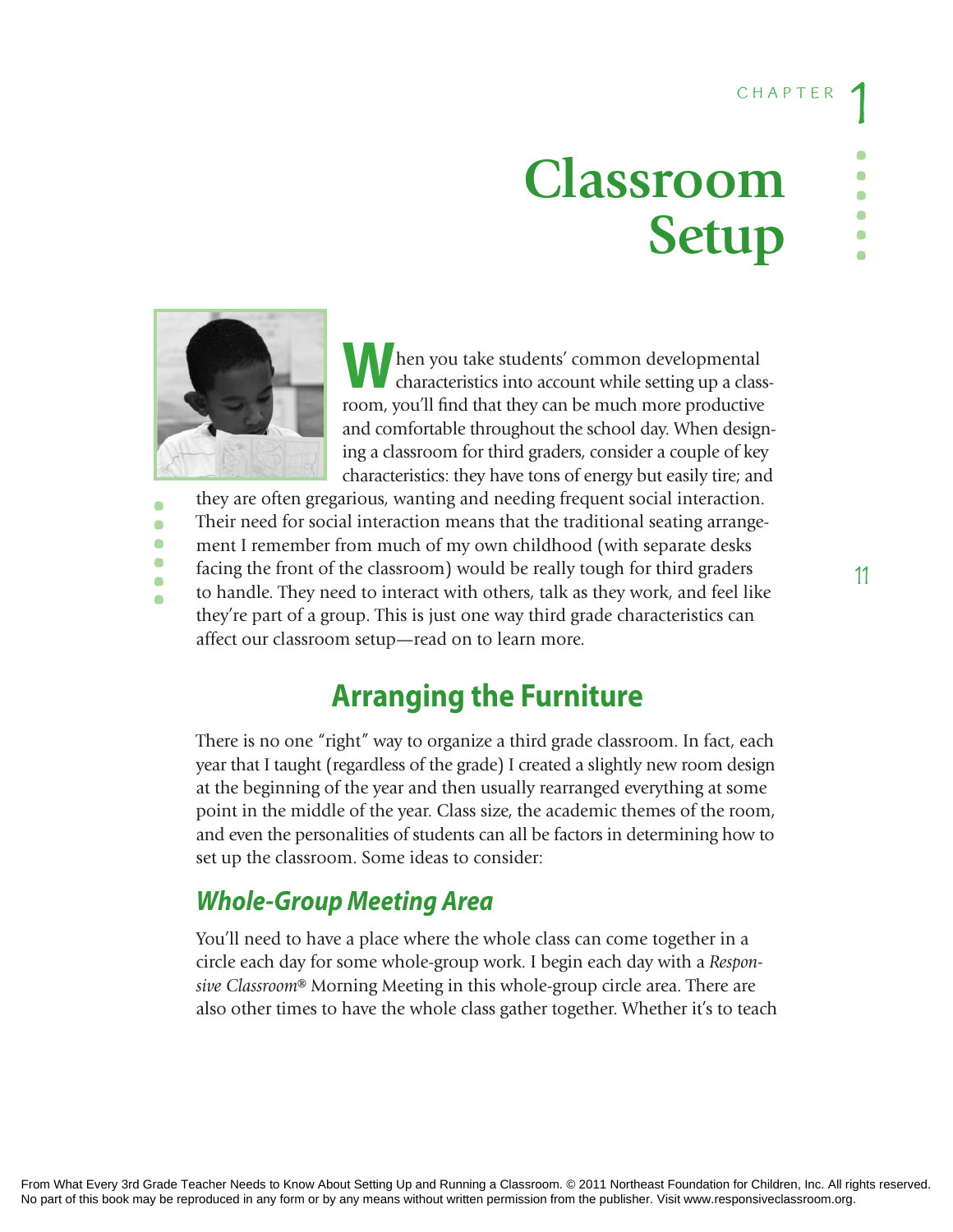

a math lesson, think of solutions to a recess problem, plan a big class project, or simply enjoy a good read-aloud together, a whole-group gathering place will strengthen the class's sense of community and give third graders an opportunity to practice both social and academic skills. The wholegroup meeting area is always the first area I set up in a classroom.

As you start to set up a whole-group meeting area, keep these points in mind:

- A circle is important. Whether students sit on the floor or in chairs, there should be at least one place in the classroom where they can sit in a circle so that everyone can see and be seen. If space is tight, consider teaching students how to move furniture so there's room to form a circle. (See "I Don't Have Room for a Circle!" on page 14 for more ideas.)
- Make sure students can sit comfortably. I find that an area about twelve feet across can comfortably accommodate about twenty third graders in chairs.

### *Desk Seating*

Third graders' gregarious natures and proclivity for talking can be an advantage in some situations and a disadvantage in others, so flexibility is the key to a successful seating arrangement. For example, during group math projects or collaborative science work, it's great for the children to share ideas and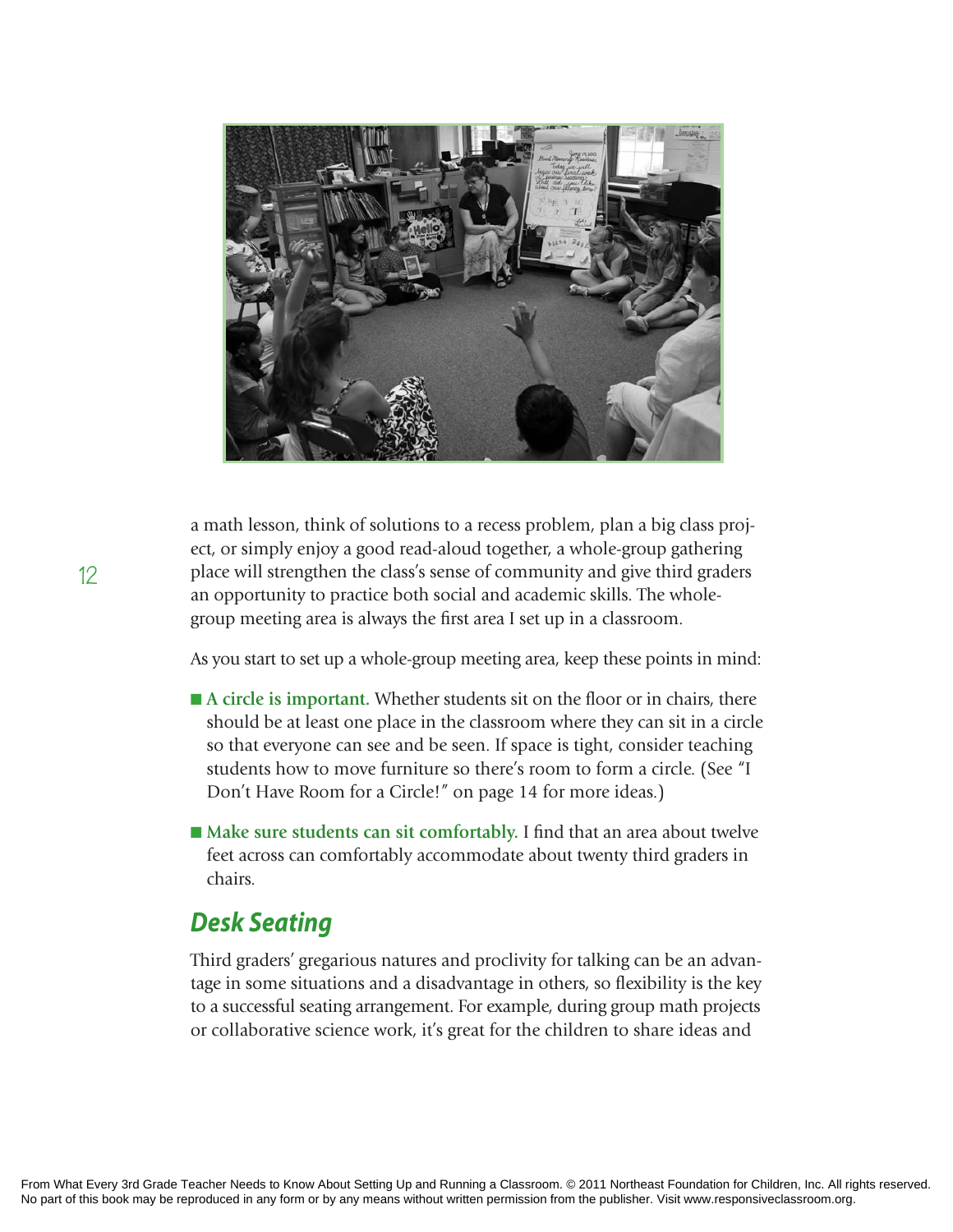excitement—"Whoa! Jimmy! Check out this thing under the microscope!" At other times, however (such as independent reading or testing periods), third graders' tendency to interact with each other can interfere with their learning. At times like these, it can be helpful to separate seating as much as possible. Here are some ideas about striking an appropriate balance:

- **n** Spread out. Having space around them and proximity to just a few classmates helps third graders relax and concentrate. So spread tables out around the room. If you use desks, cluster them in twos and threes. You can put clusters against the walls (if you're pressed for space, try hinging desktops to the walls so you can fold them against the wall when not in use). You can even work a cluster into the classroom library area.
- **Teach in the circle.** If you teach most of your whole-group lessons from the meeting circle, students don't all need to be able to see a board or screen from their regular work seats. Since moving a lot helps third

#### **When Spreading Out doesn't Work**

If you're not able to create even a temporary circle area, put desks and tables in small clusters in the middle of the room so students will be able to comfortably see you and any visuals you're using during lessons. Be sure to give students lots of movement breaks. For an occasional change of scenery, once you've finished your direct teaching, let students spread out to work on the floor or in any workable space they feel comfortable using.

graders stay fresh and lively, you can teach a lesson in the circle where everyone can see the visuals, have them head back to their seats to work, and then come back to the circle to close the lesson.

■ Name "regular" seat groups. I recently visited a third grade classroom that had the name of a continent taped to each desk. Each table group

#### **Using Themes to Create Table Groups**

Consider using the themes you're studying to create table groups. When studying ancient cultures, the groups could be Incas, Mayas, Greeks, Egyptians, and Chinese. When studying geometry in math, table groups could be parallelograms, triangles, hexagons, pentagons, and octagons.

was made up of desks with the names of the same continent (all "Europe" desks together, all "Asia" desks together, and so forth). With this arrangement, regrouping into "regular" seating after furniture had been rearranged for wholeclass work was much easier. It also made it easier to direct groups of

s C O N T I N U E D O N P A G E 1 6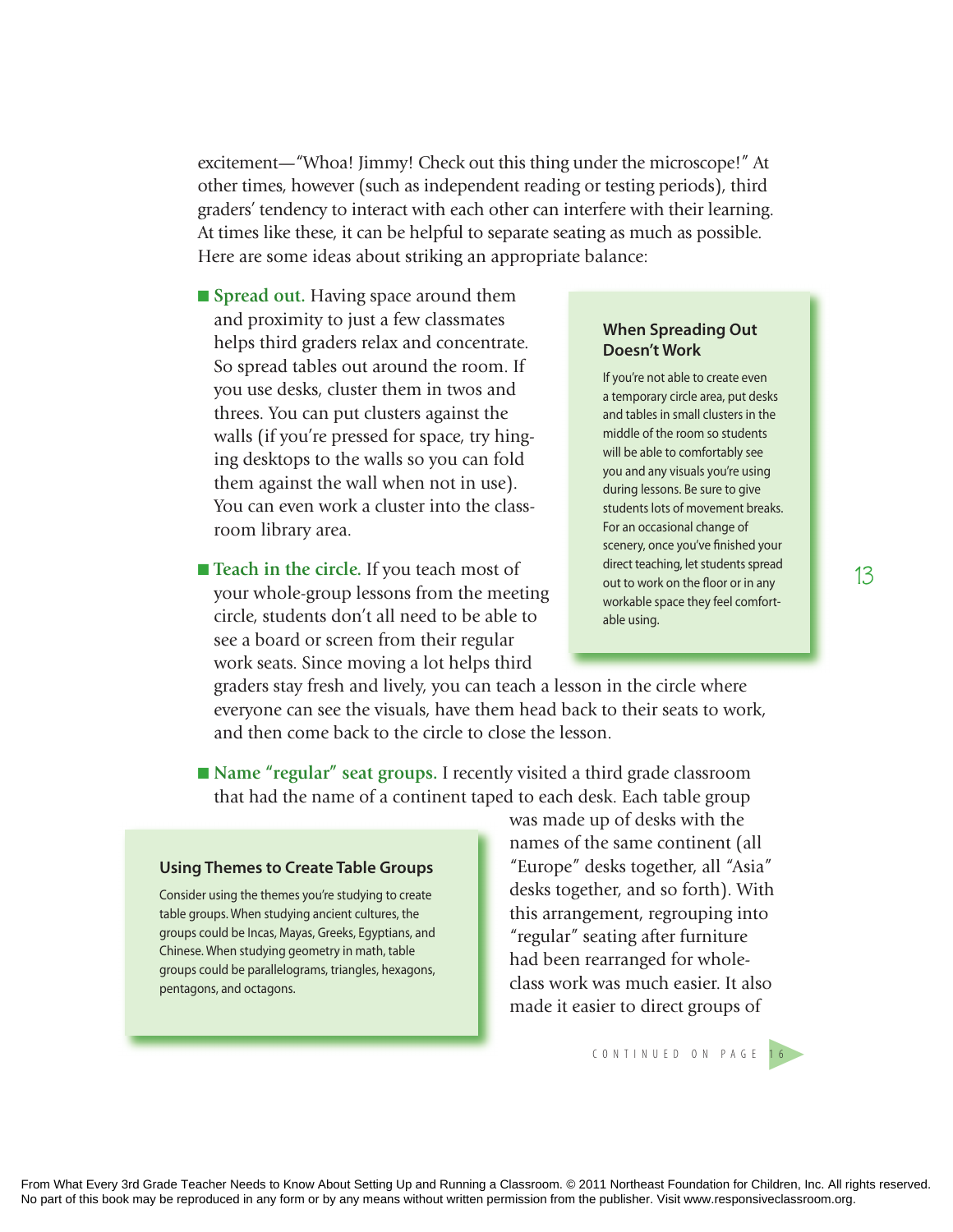# **"i don't have Room for a Circle!"**

Unfortunately, this is not an unusual dilemma for teachers. Here are some possible solutions:

### **Create a temporary meeting area. 1**

At meeting time, the children move desks and other furniture to open up a large space for a circle. After the meeting, the students return the furniture to its original place. With adequate teaching and practice, children will be able to do this setup and takedown in just a few minutes.

Three keys to creating a temporary meeting area:

- Choose carefully. Choose a spot with as little furniture as possible. Any furniture should be easy for students to move.
- Use props to define the area. An easel pad typically works well. Ideally, the easel pad would stay put and serve as the point from which the meeting circle grows.
- Teach furniture moving. Use interactive modeling to teach and practice how to move the furniture carefully, cooperatively, and quickly. Try turning the practice into a game, such as beating the clock.

#### **Interactive Modeling**

See Chapter 2, "Schedules and Routines," pages 34-37, for a full explanation of interactive modeling.

### **Create it once, use it twice. 2**

Have children move furniture to make room for a circle at the end of the day and gather the class for a "closing circle," in which the children reflect on their day, share about their work, or plan together for the following day. After the meeting, leave the space open—don't move any furniture back. The next morning, the space is ready for a meeting that welcomes the children, affirms the strength of the community, and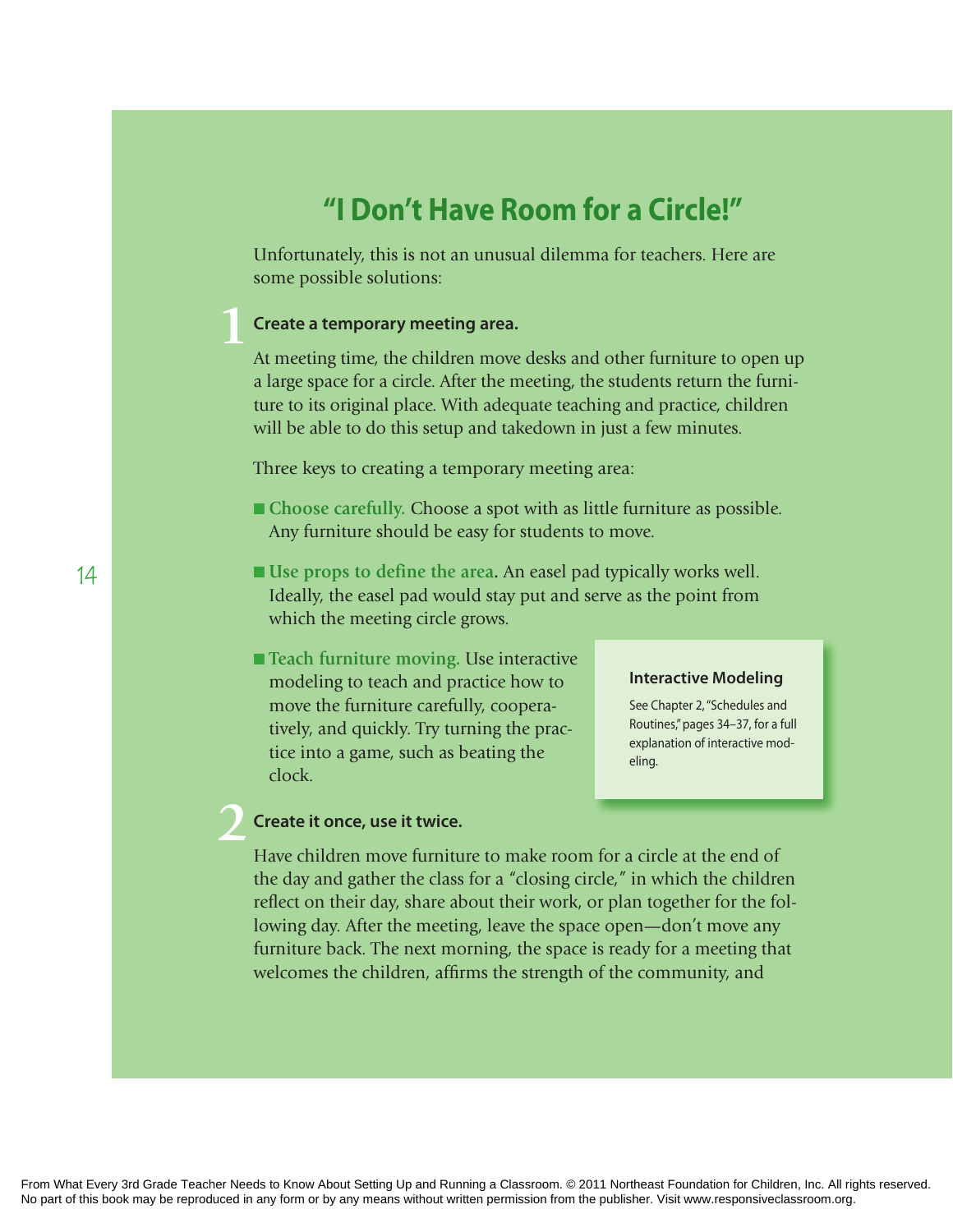warms them up for the day ahead. Once the morning meeting is completed, the children move the furniture back. At the end of the day, they repeat the process.

#### **Use a space outside the classroom. 3**

Go to the cafeteria, library,

gym, or other space in the school that's large enough to accommodate a circle. This solution, admittedly the most challenging, works best when you:

- n **Use the same space every day.** The familiarity will help children succeed.
- Limit distractions. For example, if you use the cafeteria, meet when no other class is there.
- Go at the same time every day. Even if it's not the most ideal time, the predictability will help students feel secure and enable them to focus.
- Teach the expected behaviors. Be sure to teach and model transition routines and expectations for behavior outside the classroom.

The whole-group meeting circle is the heart of classroom life. Sitting in a circle, everyone can see and be seen by everyone else. And because the circle has no beginning and no end, it allows everyone an equal place in the group. By the very nature of its design, the meeting circle invites group participation and fosters inclusion. Its presence and prominence in the classroom or in the school day, even if only temporary, says, "In this classroom, we value working together, and we value each individual's contributions to the group."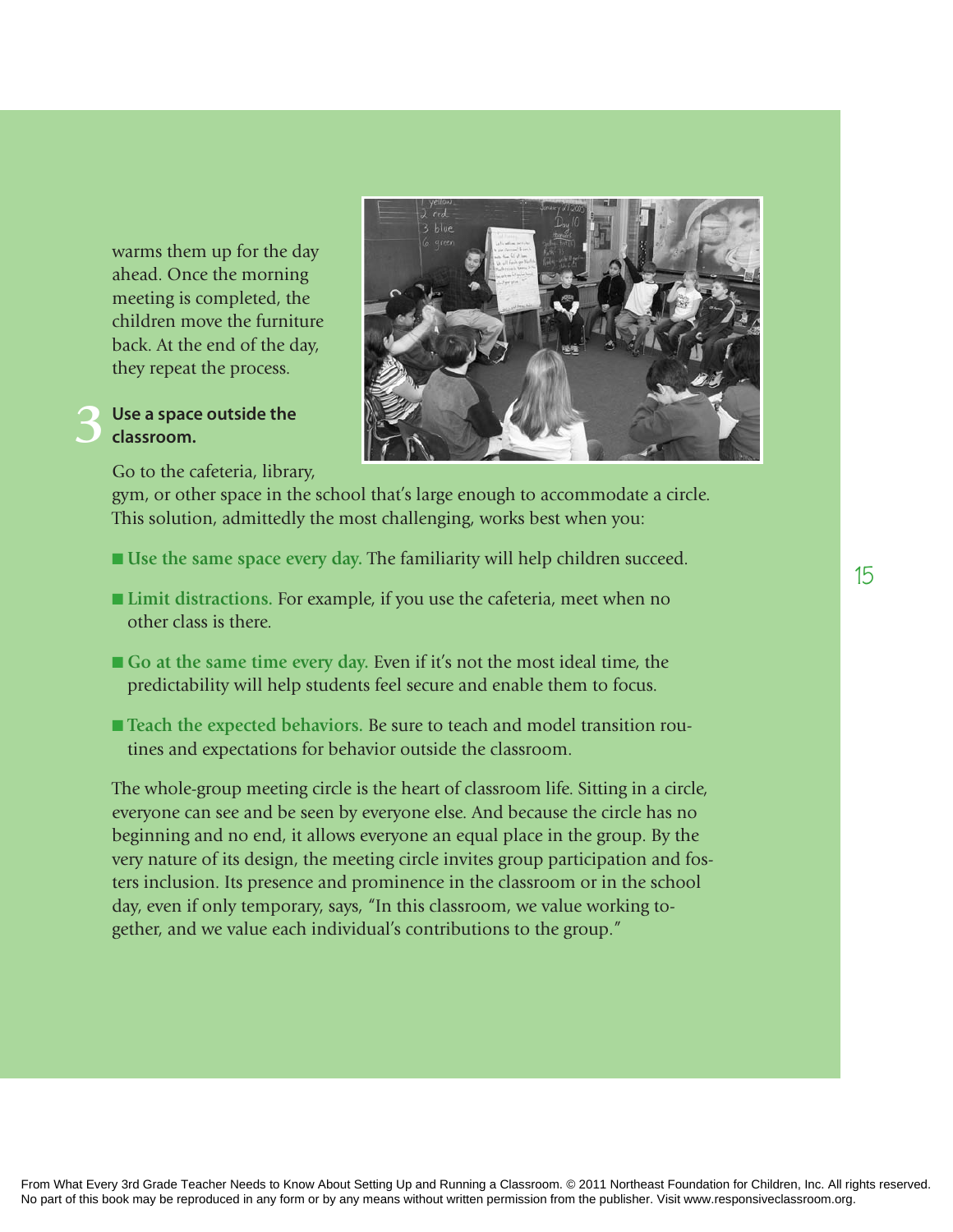

children: "The 'Asia' table group may now line up for lunch."

■ Allow changes in scenery. Third graders will be more productive if they can sit in a variety of places. Bring some beanbag chairs and cushions into the classroom so students can enjoy a quick change

of scenery. I remember one third grade student who liked to sit at his desk for math work, in a beanbag chair during reading, and at the counter near the window for writing.

- Mix genders whenever possible. If left to their own devices, third graders will often segregate by gender, but when placed in mixed-gender groups they do quite well.
- Mix up friendship groups. I don't mean that we should separate friends so they can't talk. Far from it—we want to encourage strong friendships in our classrooms. But we can help foster new friendships by occasionally mixing up

#### **Support Shy or Anxious Students**

Not all third graders are gregarious and outgoing, so take care of shy or anxious students. Some may find great comfort in consistency. Consider keeping a good friend nearby when mixing up seating groups. You may even keep a couple of students in the same place if that will be more comfortable for them.

groups of students so they learn to interact with lots of classmates. Especially once the year is well under way, third graders can really enjoy the challenge and novelty of sitting with new classmates every now and then!

## *Other Areas of the Classroom*

Of course, there's more to the classroom than seats and a whole-group meeting area. Many other areas need to be considered. Few classrooms have too much space, so see the chart on the next two pages for some ideas for designing multipurpose spaces.

However you arrange your classroom furniture in the end, remember that you can always change it later. Third graders tend to be pretty flexible, so they'll be fine (and even excited) if you all spend a Friday afternoon in January moving the furniture around.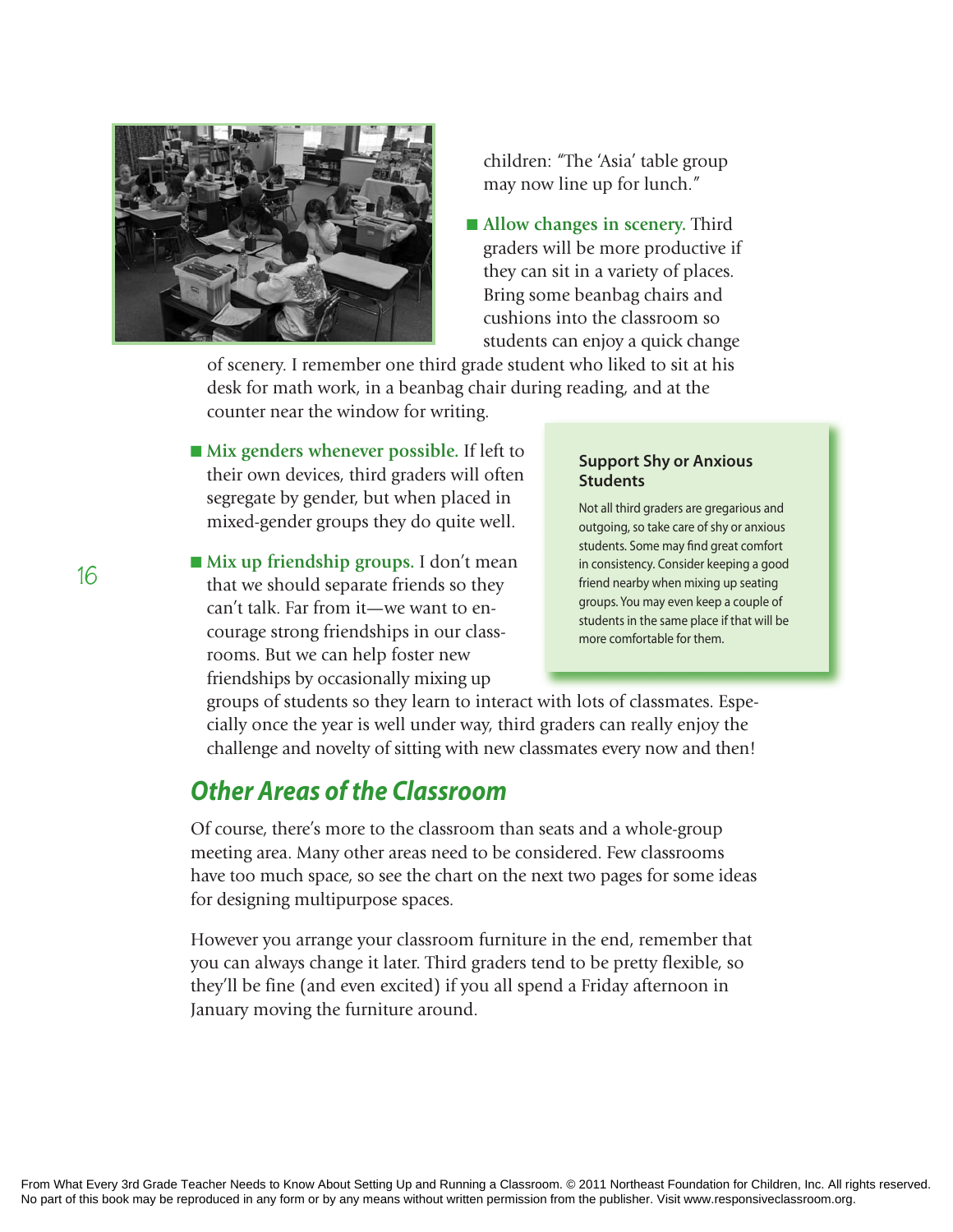| <b>Designing Multipurpose Spaces</b> |                                                                                                                                                                                                                                    |                                                                                                                                                                                                                                     |  |  |  |
|--------------------------------------|------------------------------------------------------------------------------------------------------------------------------------------------------------------------------------------------------------------------------------|-------------------------------------------------------------------------------------------------------------------------------------------------------------------------------------------------------------------------------------|--|--|--|
| Area                                 | <b>Tips</b>                                                                                                                                                                                                                        | <b>Multiple Uses</b>                                                                                                                                                                                                                |  |  |  |
| <b>Circle</b><br>area                | • Make the area large enough<br>for the whole class to gather<br>in a circle comfortably<br>Include an easel with chart<br>paper for teaching and for<br>recording children's ideas                                                | <b>Holding class meetings</b><br><b>Teaching whole-class lessons</b><br>Doing independent work;<br>students can lie on the floor<br>or sit in chairs<br>Doing small-group<br>instruction<br><b>Enjoying energizers and</b><br>games |  |  |  |
| Classroom<br>library                 | Arrange bookshelves with<br>enough space so that sev-<br>eral students can browse<br>at once<br>Try a horseshoe shape<br>so that the bookshelves<br>create a cozy space big<br>enough for a worktable                              | Displaying books and<br>storing literacy supplies<br>Doing guided reading or<br>other small-group work<br><b>Holding one-on-one or</b><br>small-group conferences<br>Doing other classroom<br>work<br>Doing small-group projects    |  |  |  |
| Theme or<br>content<br>area          | Have an area for books,<br>displays, and ongoing work<br>for science and social stud-<br>ies units<br><b>Have a bulletin board or wall</b><br>display space for rotating<br>charts, posters, and pic-<br>tures of students working | <b>Displaying theme work</b><br>■ Working on theme projects<br>or assignments<br>Doing other classroom<br>work<br>CONTINUED                                                                                                         |  |  |  |

**17**

From What Every 3rd Grade Teacher Needs to Know About Setting Up and Running a Classroom. © 2011 Northeast Foundation for Children, Inc. All rights reserved. No part of this book may be reproduced in any form or by any means without written permission from the publisher. Visit www.responsiveclassroom.org.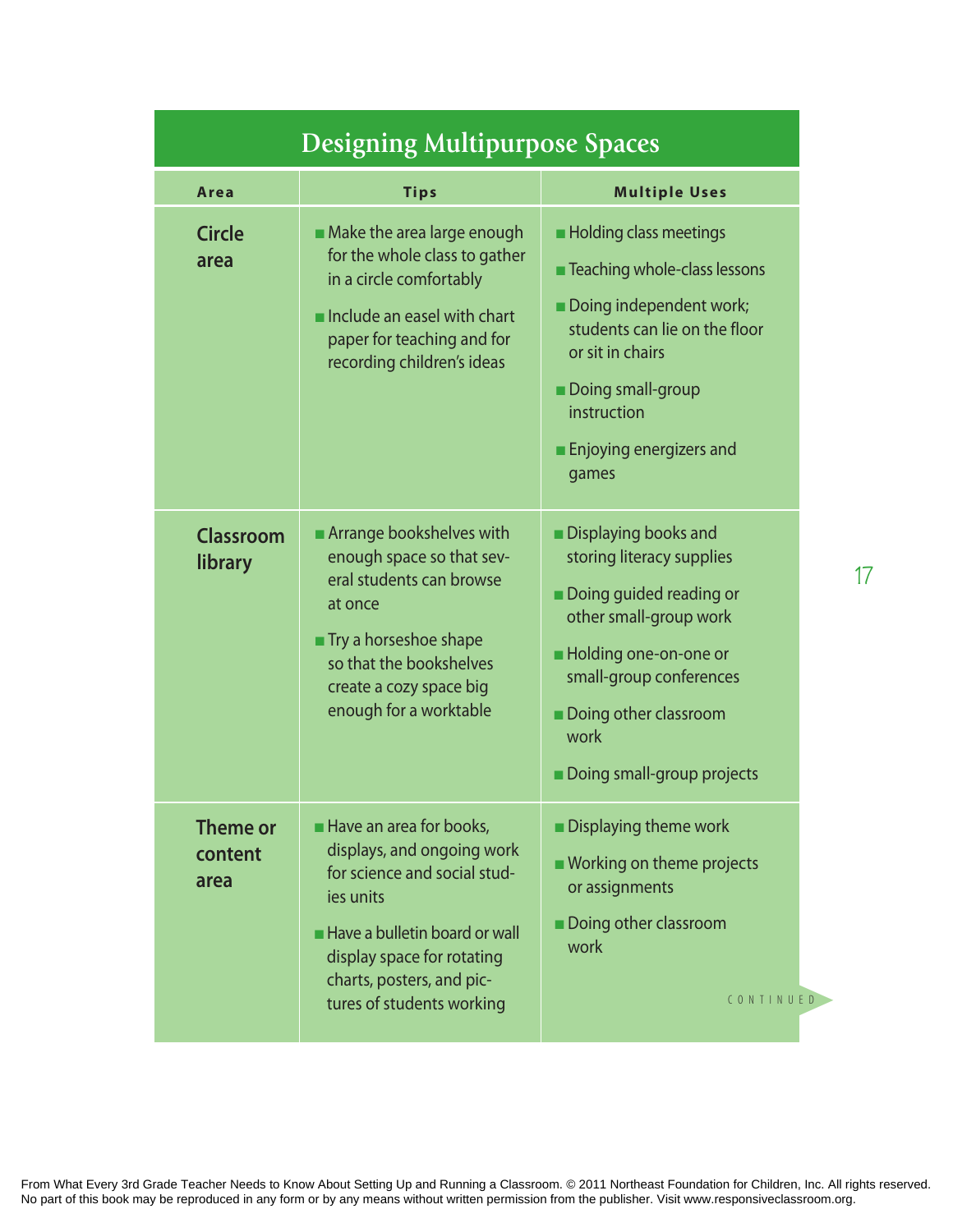| <b>Designing Multipurpose Spaces</b> CONTINUED |                                                                                                                                                                                                           |                                                                                                                                                    |  |  |  |  |
|------------------------------------------------|-----------------------------------------------------------------------------------------------------------------------------------------------------------------------------------------------------------|----------------------------------------------------------------------------------------------------------------------------------------------------|--|--|--|--|
| Area                                           | <b>Tips</b>                                                                                                                                                                                               | <b>Multiple Uses</b>                                                                                                                               |  |  |  |  |
| <b>Storage</b><br>area                         | Have shelves and cupboards<br>for student supplies and<br>materials<br><b>Keep teacher-only supplies</b><br>out of sight and out of reach<br><b>Periodically clean out dam-</b><br>aged and worn supplies | Storing supplies<br><b>Hanging coats (place coat</b><br>hooks on the backs of supply<br>cabinets)<br>Displaying student work (on<br>cabinet doors) |  |  |  |  |
| <b>Computer</b><br>area                        | Keep equipment safely<br>stored when not in use<br>Arrange desktop comput-<br>ers so keyboards can be<br>easily moved                                                                                     | Doing research or other<br>computer work<br>$\blacksquare$ Doing regular work when<br>computers aren't in use                                      |  |  |  |  |

# **Classroom Supplies**

Sometimes the difference between good student work and great student work is as simple as the supplies available to students. Having an ample supply of good quality math manipulatives, art supplies, books, and writing equipment can help students more fully engage in their learning. Third graders especially need materials that allow them to do hands-on learning in all subject areas. But third graders can become easily overwhelmed by too many supplies at once. If given the task of making a poster, for example, they're likely to try to use all of the art materials at their disposal.

I remember a third grader who once made a poster for her research project on fish that included buttons, feathers, beads, paints, charcoal pencils, and yarn. It was beautiful and intricate, but she became so set on using every possible art supply that she didn't accurately represent the fish she was trying to describe. Limiting the supplies you provide can be a good way to prevent the frustration that can result from third graders' tendency to bite off more than they can chew.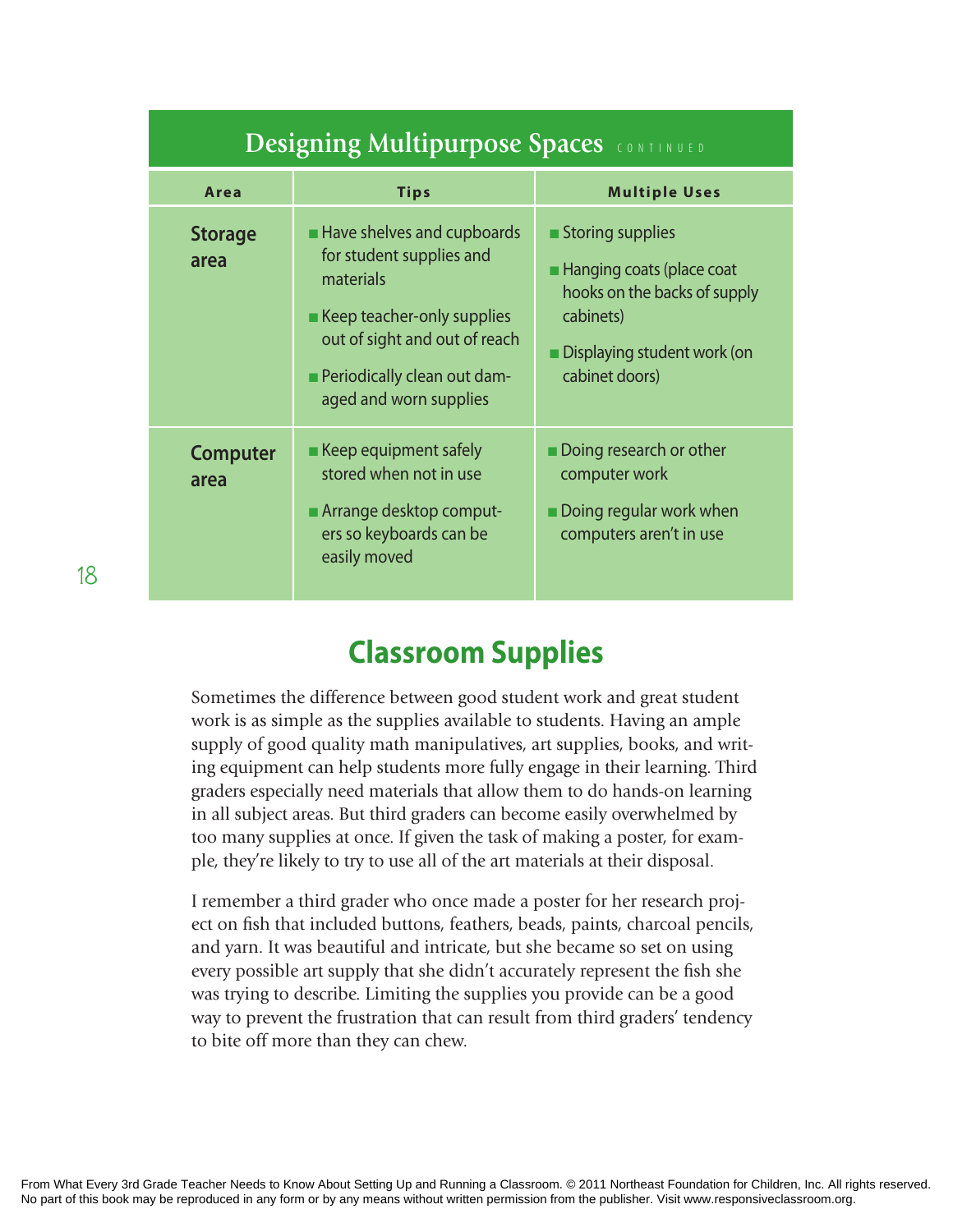# *Three Keys to Keeping Your Classroom Well Supplied*

■ Reasonable variety. Provide a mix of craft supplies, math manipulatives, and art materials so that third graders can find materials to suit their grandiose plans. But rotate supplies throughout the year to keep them



feeling fresh while also limiting choices to a manageable number. For example, bring in craft sticks, but remove toothpicks. Bring in watercolor paints while taking away the oil pastels. You can always bring out previously removed supplies later in the year—they'll seem new again!

- Quality. As third graders' imaginations explode, they need high-quality supplies that can keep up with their ideas. Scissors that really cut, glue sticks that are clean, and markers that work will all help third graders stay excited and motivated about their work. Consider having students periodically go through supply bins to weed out supplies that are no longer useable. (It's a great indoor recess activity—third graders' developing interest in categorizing and classifying makes tasks like this really fun.)
- Quantity. Students need enough of these high-quality supplies to share easily. Some teachers place bins of art supplies in containers at each table group. Others prefer to have larger supply bins for the whole class to share. Either way, make sure you have enough high-quality supplies to go around.

## *Great Third Grade Supplies*

The following chart shows some examples of supplies to have in a third grade classroom, along with quantities for selected supplies. This is meant to be a starting point rather than an exhaustive list. Although the supplies are grouped by category, clearly many materials could fit in multiple categories. Remember that with third grade, not all "early year" supplies should be introduced at once. Some variety is good, but too much at once will overwhelm.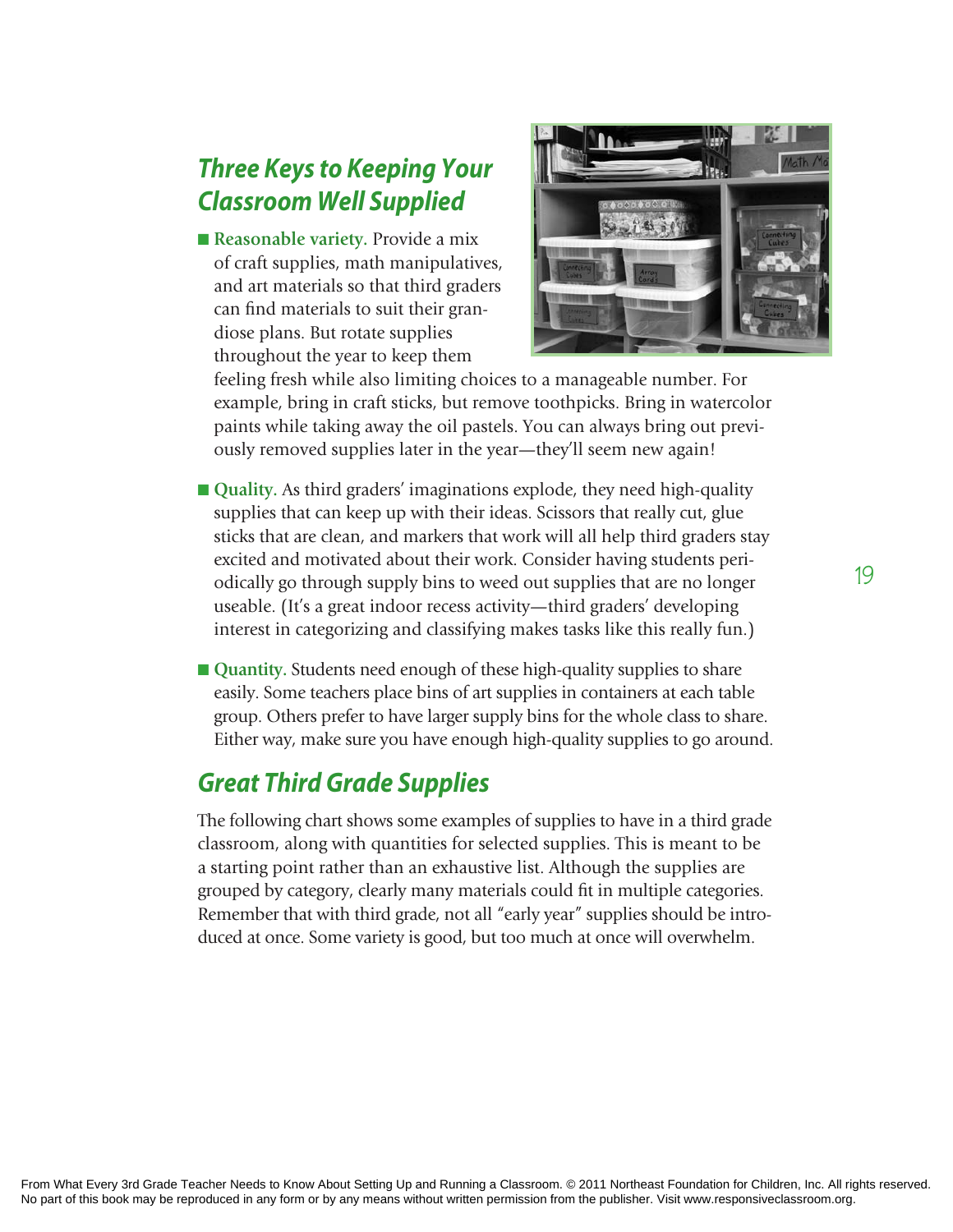| Good Supplies for a Third Grade Classroom |                                                                                                                                                                                                                                                                                                     |                                                                                                                                                                                                                                                                                                              |                                                                                                                                                                                                                                                                                                                                                     |  |  |
|-------------------------------------------|-----------------------------------------------------------------------------------------------------------------------------------------------------------------------------------------------------------------------------------------------------------------------------------------------------|--------------------------------------------------------------------------------------------------------------------------------------------------------------------------------------------------------------------------------------------------------------------------------------------------------------|-----------------------------------------------------------------------------------------------------------------------------------------------------------------------------------------------------------------------------------------------------------------------------------------------------------------------------------------------------|--|--|
| <b>Category</b>                           | <b>Early in the Year</b>                                                                                                                                                                                                                                                                            | <b>Later in the Year</b>                                                                                                                                                                                                                                                                                     | <b>Sample Quantities</b>                                                                                                                                                                                                                                                                                                                            |  |  |
| Art, social<br>studies,<br>projects       | ■ Crayons<br>Colored pencils<br>Markers (thin and<br>thick)<br><b>Drawing paper</b><br>Construction paper<br>• Magazines for cutting<br>$\blacksquare$ Yarn<br>$\blacksquare$ Glitter<br><b>Toothpicks</b><br>Glue<br>$\blacksquare$ Felt<br>Cotton balls<br>$\blacksquare$ Tape<br><b>Scissors</b> | Hole punch<br>Charcoal pencils<br>Oil pastels<br>$\blacksquare$ Paints<br>$\blacksquare$ Stencils<br>Modeling clay<br><b>Popsicle sticks</b><br>$\blacksquare$ Feathers<br><b>Buttons</b><br>Seashells<br>Colored tissue paper<br>$\blacksquare$ Wire<br>$\blacksquare$ Wikki sticks<br><b>Fabric scraps</b> | Scissors-one pair for<br>every two students<br>Glue-one bottle<br>or stick for every two<br>students<br>Markers, crayons,<br>colored pencils-an<br>ample supply for each<br>table or desk cluster<br>Feathers, buttons,<br>seashells, etc.-<br>enough for everyone<br>to share; consider al-<br>lowing students only<br>a limited number of<br>each |  |  |
| <b>Literacy</b>                           | <b>Books, both fiction</b><br>and nonfiction, multi-<br>ple genres, both boy<br>and girl main charac-<br>ters<br><b>Sticky notes</b><br><b>Paper for rough</b><br>and final drafts<br>Pens, pencils<br><b>Staplers</b><br>■ Writing notebooks<br>or journals<br>Clipboards                          | <b>Books (new genres;</b><br>keep cycling in new<br>books throughout<br>the year)<br><b>Highlighters</b><br>Note cards<br><b>Binders</b><br>Clear plastic portfolio<br>sleeves                                                                                                                               | <b>Books-a wide range</b><br>of levels is important<br>to accommodate<br>widely varied reading<br>skills<br><b>Pens, pencils, etc.</b> —<br>several dozen of each<br>■ Staplers—two good<br>ones for the class to<br>share                                                                                                                          |  |  |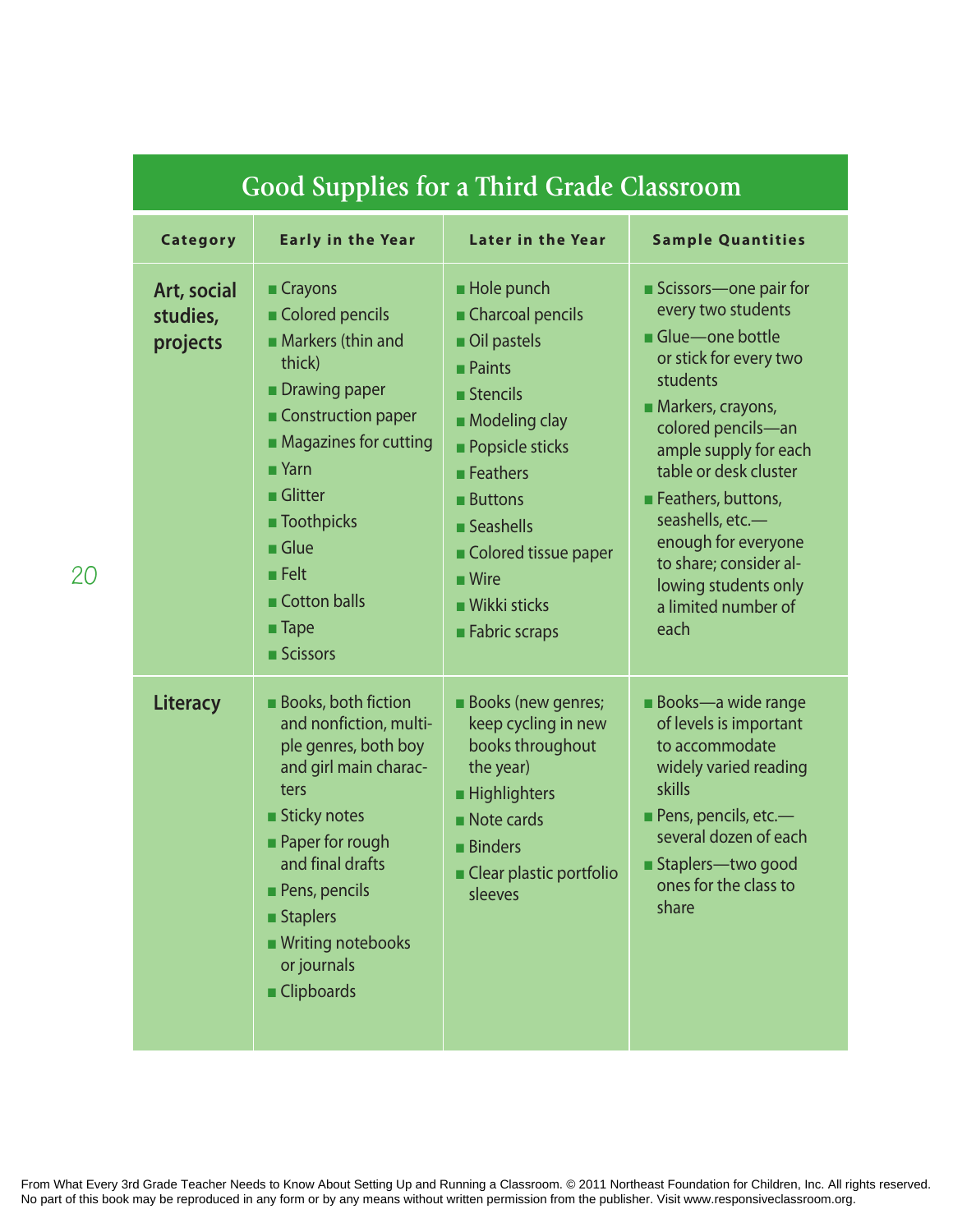| GOOD Supplies for a Third Graue Classroom                                                         |                                                                                                                                                                                                                                                                     |                                                                                                                                                                                                                                          |                                                                                                                                                                                         |  |  |
|---------------------------------------------------------------------------------------------------|---------------------------------------------------------------------------------------------------------------------------------------------------------------------------------------------------------------------------------------------------------------------|------------------------------------------------------------------------------------------------------------------------------------------------------------------------------------------------------------------------------------------|-----------------------------------------------------------------------------------------------------------------------------------------------------------------------------------------|--|--|
| Category                                                                                          | <b>Early in the Year</b>                                                                                                                                                                                                                                            | <b>Later in the Year</b>                                                                                                                                                                                                                 | <b>Sample Quantities</b>                                                                                                                                                                |  |  |
| <b>Math</b>                                                                                       | $\blacksquare$ Rulers<br><b>Base ten blocks</b><br><b>Pattern blocks</b><br>Variety of math<br>games<br>$\blacksquare$ Dice<br><b>Playing cards</b><br>$\blacksquare$ Unifix cubes<br><b>Dominoes</b>                                                               | $\blacksquare$ Meter sticks<br><b>Tape measures</b><br>Calculators<br>Cuisenaire rods<br>New math games<br>Fraction puzzles<br>Graph paper<br>Flash cards and fact<br>triangles                                                          | Rulers, protractors,<br>calculators, etc.-<br>one for every child<br>Pattern blocks, base<br>ten blocks, Cuisenaire<br>rods, Unifix cubes-<br>a large container for<br>each small group |  |  |
| <b>Science</b>                                                                                    | Science journals<br><b>Bug jars</b><br><b>Magnets</b><br>Plant pots, seeds                                                                                                                                                                                          | • Magnifying glasses<br>Connex, Legos<br>Scales, balances<br>$\blacksquare$ Critter tanks<br>Other hands-on<br>materials that match<br>your curriculum                                                                                   | <b>Enough for partner-</b><br>ships or small groups                                                                                                                                     |  |  |
| <b>Recess</b><br>(outdoor<br>and indoor)                                                          | <b>Math/logic games</b><br><b>Literacy games—</b><br>anything that involves<br>word play<br>Joke books (also good<br>for those few minutes<br>when the class is lined<br>up waiting to go to<br>lunch or an assembly)<br>Playground ball, foot-<br>ball, basketball | $\blacksquare$ Jigsaw puzzles (1,000-<br>2,500 pieces)<br>$\blacksquare$ Mad Libs<br>Quick board games<br>(Mad Gab, Boggle, etc.)<br><b>Tongue twister books</b><br>Computer games<br>Snow brick makers<br><b>Frisbees</b><br>Jump ropes | <b>N</b> hen supplies are<br>limited (as with play-<br>ground balls and<br>computers), consider<br>a rotating sign-out<br>system so all students<br>have a chance to use<br>them        |  |  |
| See the appendix (pages 105-108) for favorite books, board games, and websites for third graders. |                                                                                                                                                                                                                                                                     |                                                                                                                                                                                                                                          |                                                                                                                                                                                         |  |  |

**21**

# **Good Supplies for a Third Grade Classroom**

From What Every 3rd Grade Teacher Needs to Know About Setting Up and Running a Classroom. © 2011 Northeast Foundation for Children, Inc. All rights reserved. No part of this book may be reproduced in any form or by any means without written permission from the publisher. Visit www.responsiveclassroom.org.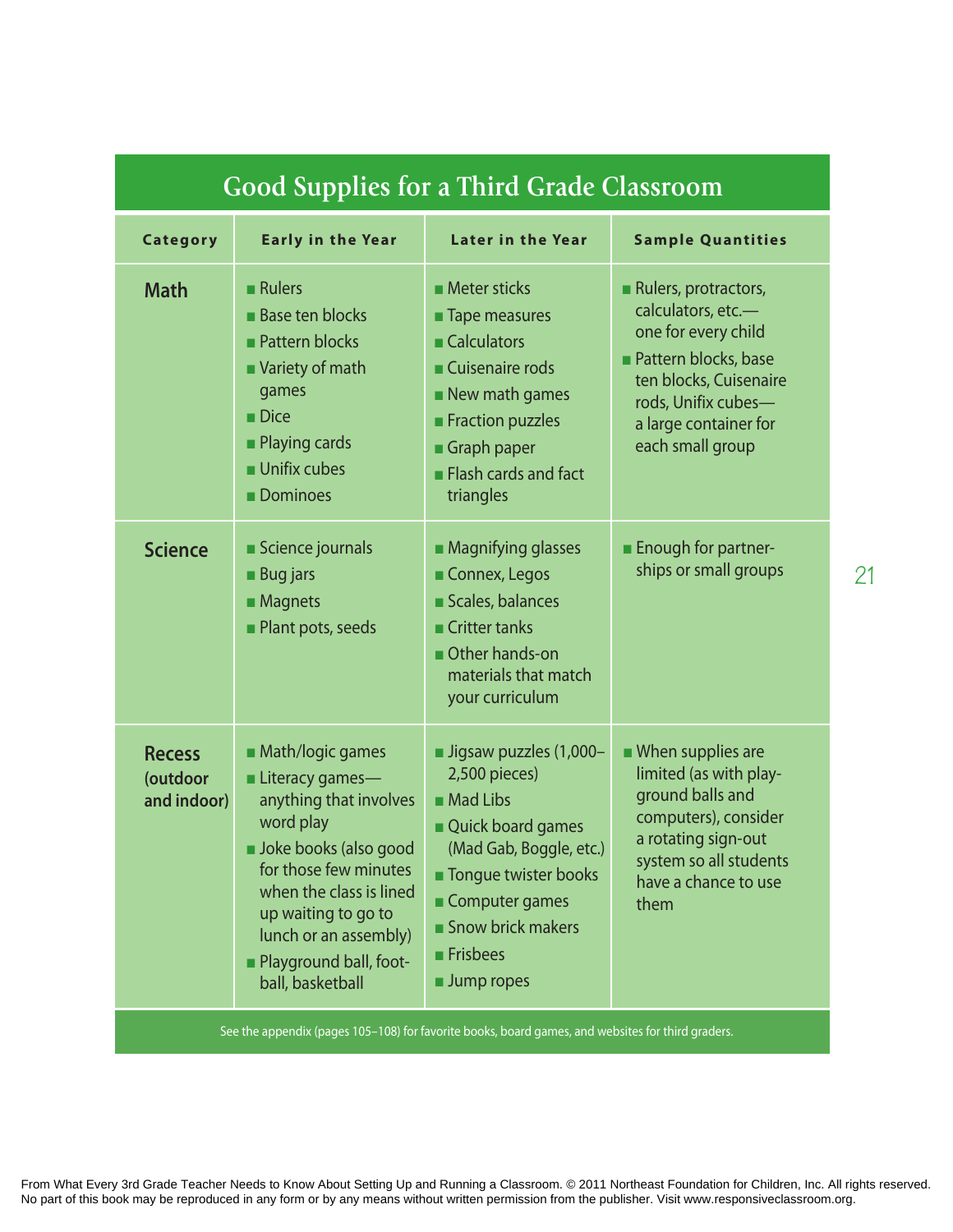

### *Community Supplies*

Consider allowing only "community supplies" in third grade. As third graders become more concerned with fairness, conflicts can arise if some students have a great set of markers (brought from home) but others don't. I've invited parents to do some school shopping for the class at the beginning of the year if they wanted to donate

supplies for everyone to share. If students had special materials just for them (or their best friends), I told them that those needed to stay home so that everyone had the same great materials to use at school.

# *Location of Supplies*

When students store materials in their own desks or cubbies, supplies often get lost or broken. Having a system in place for storing supplies so that students all know where they are and how to get them can allow for a neater and cleaner classroom and can help supplies last longer. A few ideas to consider:

- Table caddies. Available at most office supplies stores, table caddies can help organize and store many commonly used supplies (pencils, pens, sticky notes, scissors, rulers, etc.) so that each group of four (or so) has a set of supplies within easy reach.
- n **Shelf storage.** Keep materials such as glue, marker sets, staplers, paper clips, and other commonly used arts and crafts supplies in neatly labeled bins on shelves. Make sure that the shelves are low enough for all students to reach comfortably, or spills and accidents are more likely.
- Off-limits supplies. Some materials such as buttons, feathers, clay, cotton balls, and fabric scraps may come out only for special projects. Some supplies (a digital video camera, for example) may come out only with adult supervision. These kinds of supplies should be behind closed doors or well out of reach. If all supplies are in the same place, third graders (who have a hard time remembering lots of little directions) may be confused about which supplies are okay to use and which aren't.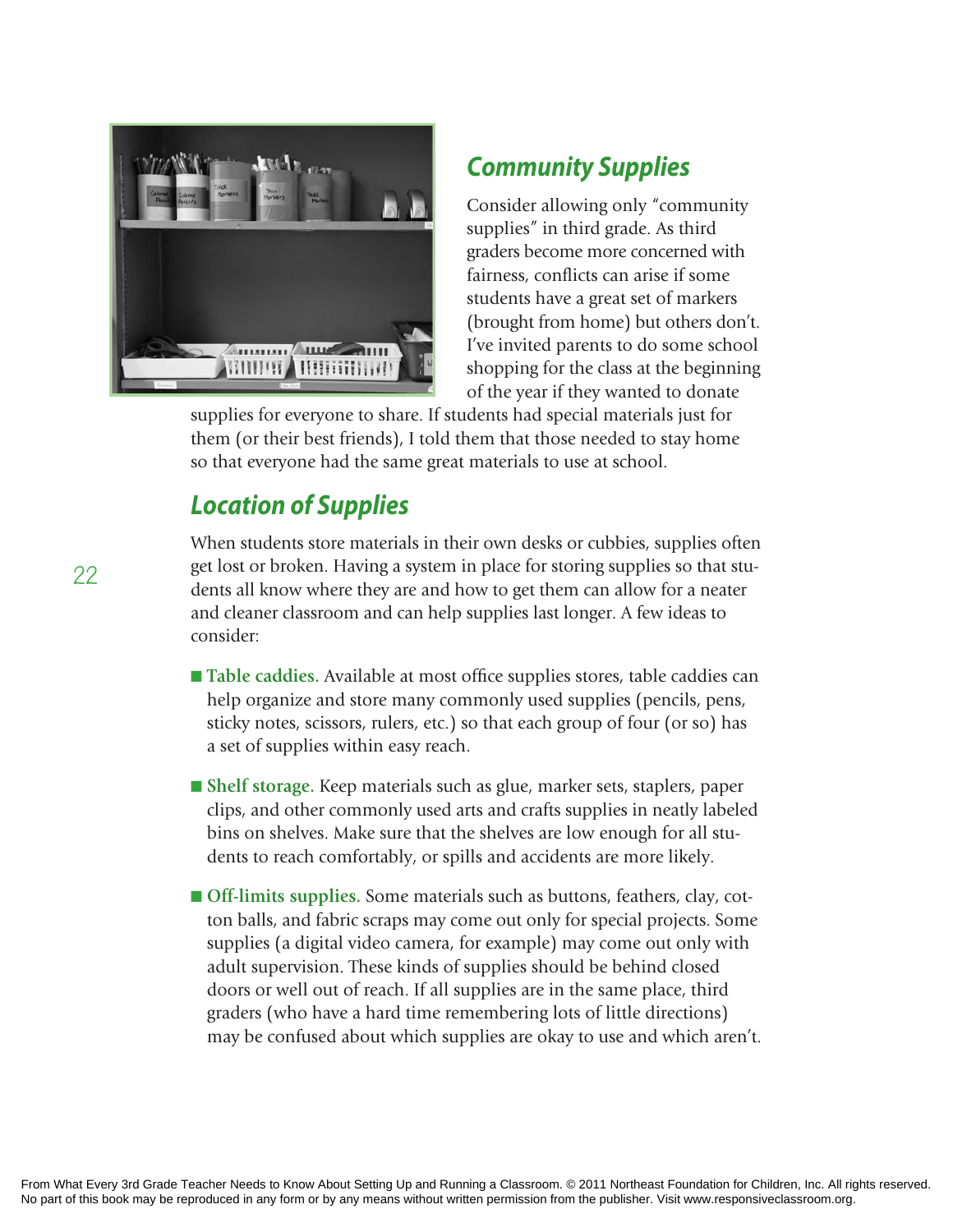# **Classroom displays**

I remember very clearly the first few days before my first year of teaching. I can't tell you how much time I spent trying to cover all of the walls. I had a huge poster of the steps in the writing process. I had a class welcome bulletin board. I had



math and literacy reference charts. I had posters and maps. All of that must have been a bit overwhelming for the students as they first entered the room!

I have since shifted from using lots of store-bought and mass-produced posters and displays to primarily displaying work produced by the children themselves. Displaying student work sends an important message: In this classroom, we all share with and learn from one another. Furthermore, students will look at their own work more frequently than at commercial posters.

Tips for building displays:

■ **Build displays slowly.** It's okay to begin the year with some blank walls and bulletin boards. As the class moves through its first units, let the displays track class learning. Children pay more attention to displays that are current and relevant to the work they're doing.



■ **Build displays together.** Ask for student input as to what you should include in your new science bulletin board; have students create some of the words for the word wall; invite students to cut out pictures or make drawings that illustrate what they're learning in social studies. When students play a role in designing displays, they're more interested and invested in them, and the displays are more likely to enhance learning.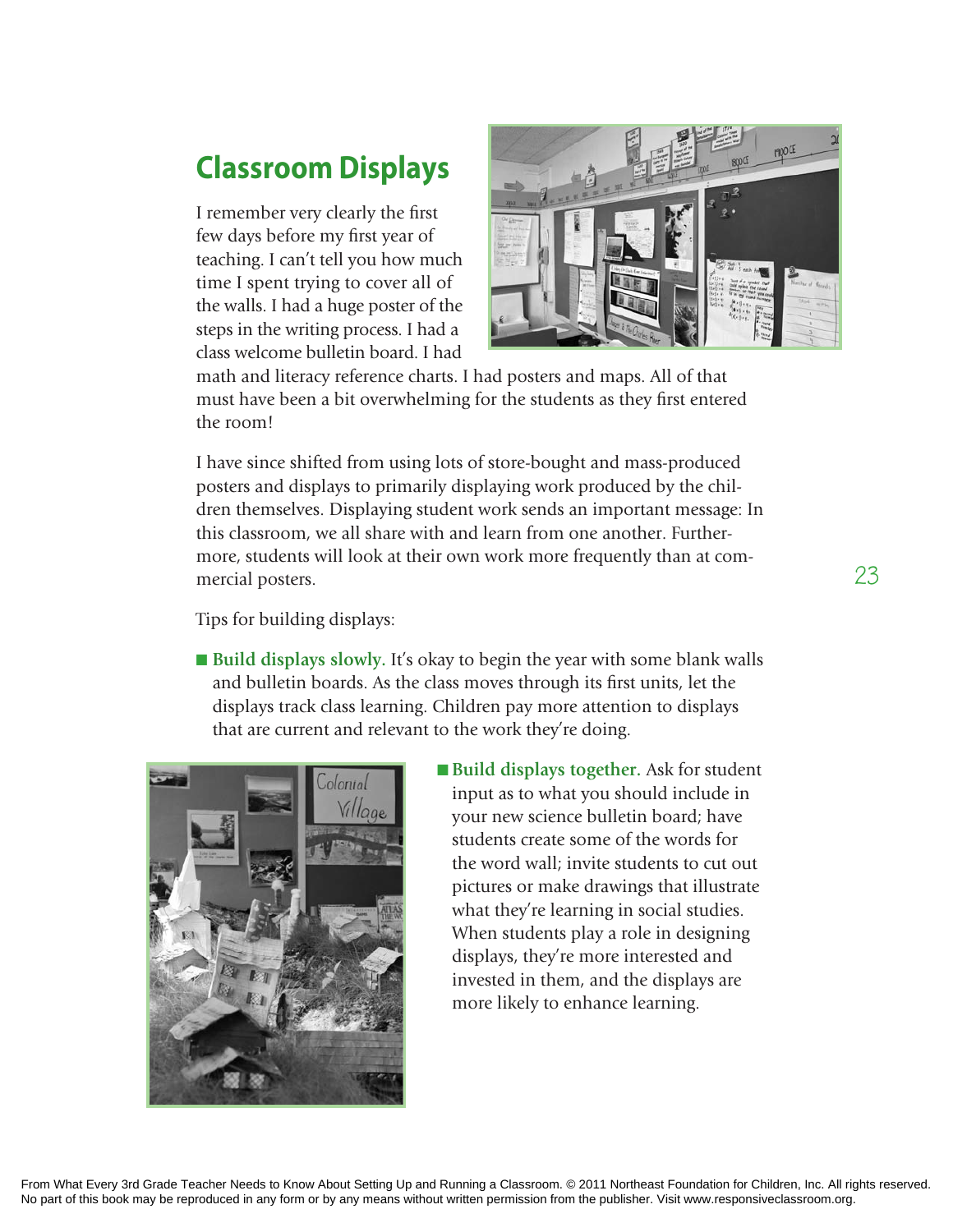# *Displays of Student Work*

Some basics about displaying student work:

- n **Display in-process as well as polished pieces.** This point runs counter to what many of us may believe displayed work should be, but it's important to showcase rough drafts of writing to highlight the revision and editing process. Putting the rough and final drafts of a social studies poster side by side shows that we value the process of learning as much as the product.
- Use wall spaces for two-dimensional work. Display paintings, writing samples, book reviews, and other two-dimensional work on bulletin boards and other wall spaces. Clothespins on draped yarn or pushpins

**Control Clutter!**

- $\blacksquare$  Walls cluttered with charts and papers can appear messy and add to stress levels in the room.
- $\blacksquare$  Leave ample blank wall space around bulletin boards, anchor charts, and student display spaces. The blank spaces make it easier to focus on individual pieces of work.

in cork strips are other ways of hanging 2D work on a wall.

- **Exercise Bookshelf tops for threedimensional work.** Keep the tops of bookshelves clear for dioramas, models, and other 3D pieces.
- Consider adding simple shelving. To create more display space, use simple wire shelving from a hardware store along portions of walls.
- Keep displays fresh. After displays have been up for a couple of weeks, students stop looking at them. When displays reflect current learning, students will find them more interesting.

#### *Informational Displays*

In addition to display spaces for student work, you'll need some spaces for reference charts and other information. Bulletin boards should change continually, right along with the content you're teaching and the time of the school year.

#### **Learn More about Classroom Setup at www.responsiveclassroom.org**

Classroom Spaces That Work by Marlynn K. Clayton (Northeast Foundation for Children, 2001).

Some anchor charts (posters reminding students of lessons or key ideas and facts they should remember) may change often to reflect current learning. Other anchor charts will stay up all year as reminders. Ideally, the boards and charts will be centrally located for easy student reference.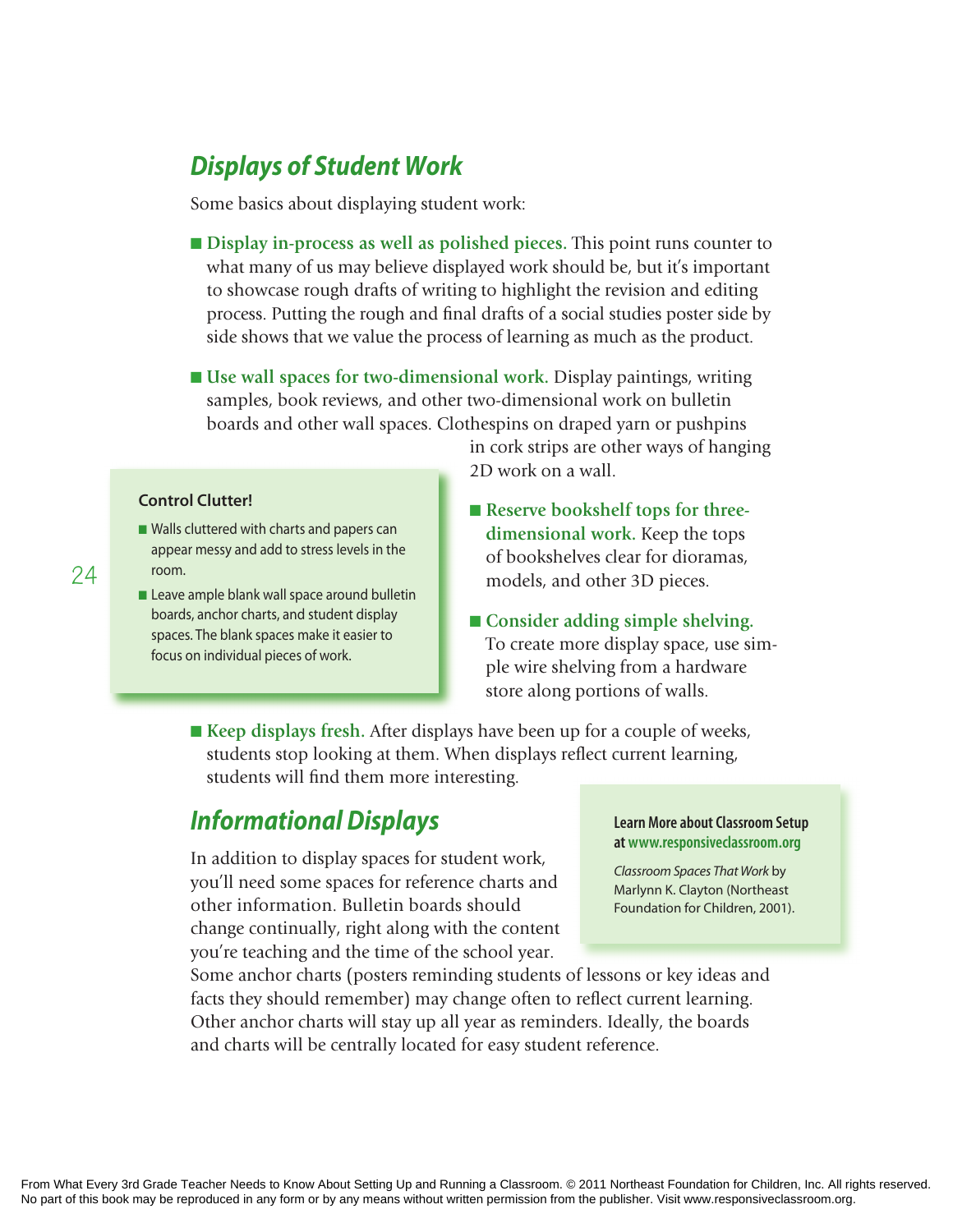Some good third grade informational displays:

- Get-to-know-each-other board. At the beginning of the year, most third graders will proudly share details about their hobbies, pets, families, and favorite school subjects. Create a fun bulletin board highlighting students' lives and they'll eagerly read and learn about each other, making connections that can lead to new friendships.
- Birthday chart. Posting everyone's birthdays for easy reference boosts students' sense of belonging in the classroom.
- Word walls. Post relevant content-specific vocabulary and commonly misspelled words.



- Content boards. Include interesting facts, maps, and pictures for each content area. Place new items on the board slowly (one or two per day) and make a big deal about each new item. Have students help you many third graders love to organize, arrange, and create displays.
- **n Process or format reminders.** Should students sign and date their work in a certain way? Should they use a particular process for turning in homework? Do you have criteria for quality work that you expect all students to meet? If so, create some simple anchor charts and hang them where needed.
- **Routines charts.** Have a sign-up chart for lunch and a sign-out system to use the bathroom. Post by the door an attendance chart that students fill out. Finding ways for children to be independent with these little routines can make for a much smoother day. Without these reminders, third graders—often busy talking to their friends—can lose track of everything they have to do.
- Writing and reading lesson charts. Post a chart of key ideas from current lessons.
- Math lesson charts. As students practice a new math skill, encourage them to keep checking their work against the chart to make sure they're on the right track.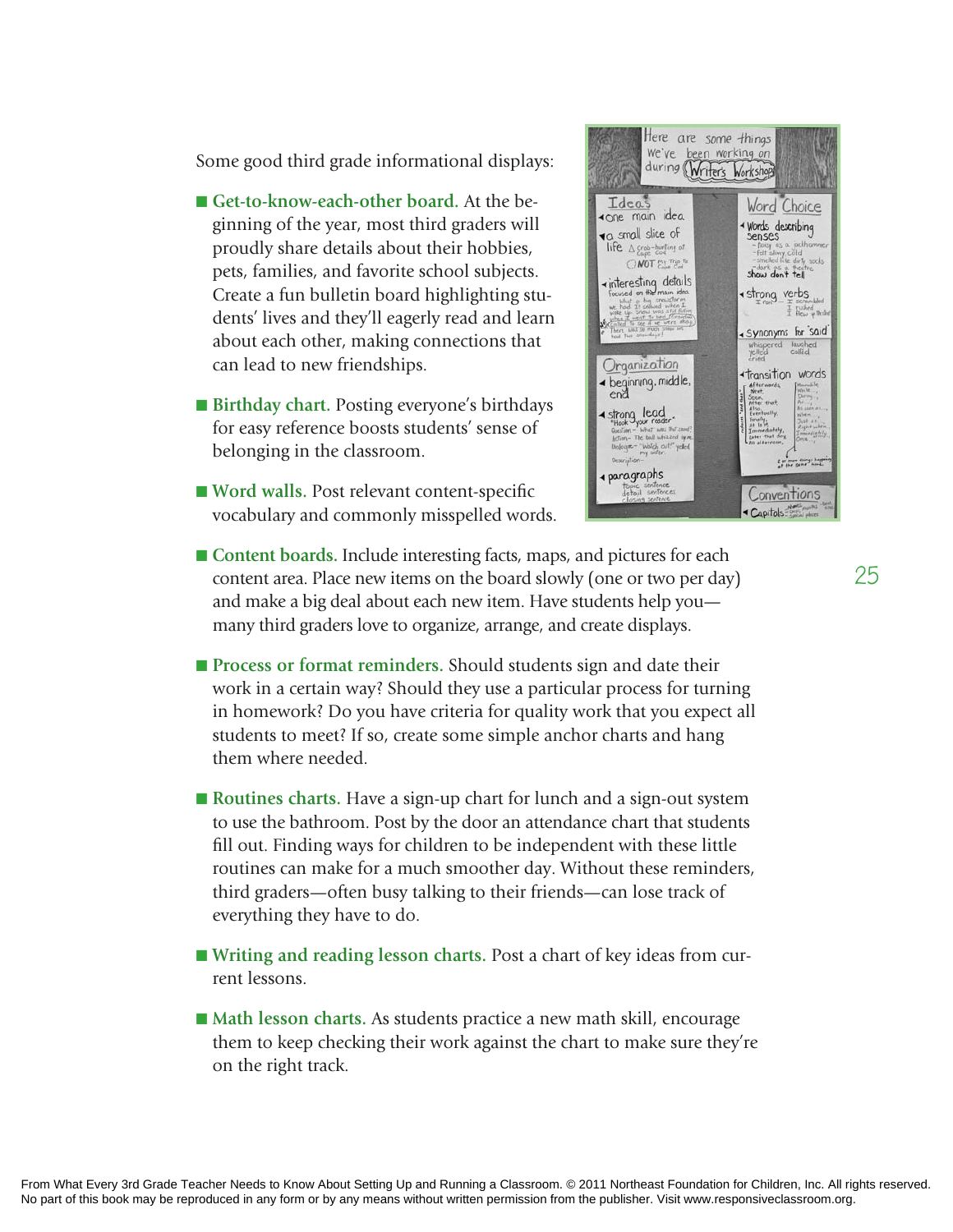# **Technology**

Third graders can be quite independent with technology, but they also sometimes know just enough to get themselves in trouble. Left unsupervised, they will often attempt to solve problems on their own, relying on their increasing independence and confidence. I remember a colleague coming into my classroom with a confused look on her face and a handful



of Charlie's poetry. "Mr. Anderson, is Charlie having trouble with the printer?" she asked. I turned to see Charlie at the computer with a sheepish look on his face. "Sorry," he apologized. "I kept pressing print because it wasn't working." It turns out that he had reconfigured the printer settings and ended up printing about fifty copies of his poem to a printer at the other end of the school!

While we teach third graders to use the technological tools at their disposal, we must structure and guide their work. A few ideas as you set up technology in your third grade classroom:

- Monitor students' work. At times, third graders can be overconfident and unrealistic about their abilities. Just because students say they can work the digital camera doesn't mean they really can. Make sure to directly teach the skills that students need and then monitor closely as they learn to use new technology. Also know your school's policy on what is considered appropriate use of the Internet, teach it to your students, and stay vigilant.
- Ask for help. If you're uncomfortable using technological resources, ask for help from a colleague or parent.
- Use technology purposefully. Just because a technology is available or in vogue doesn't mean you have to use it. As with any resource, make sure the technology you use will enhance your efforts to strengthen the classroom community and make learning interactive and child-centered.